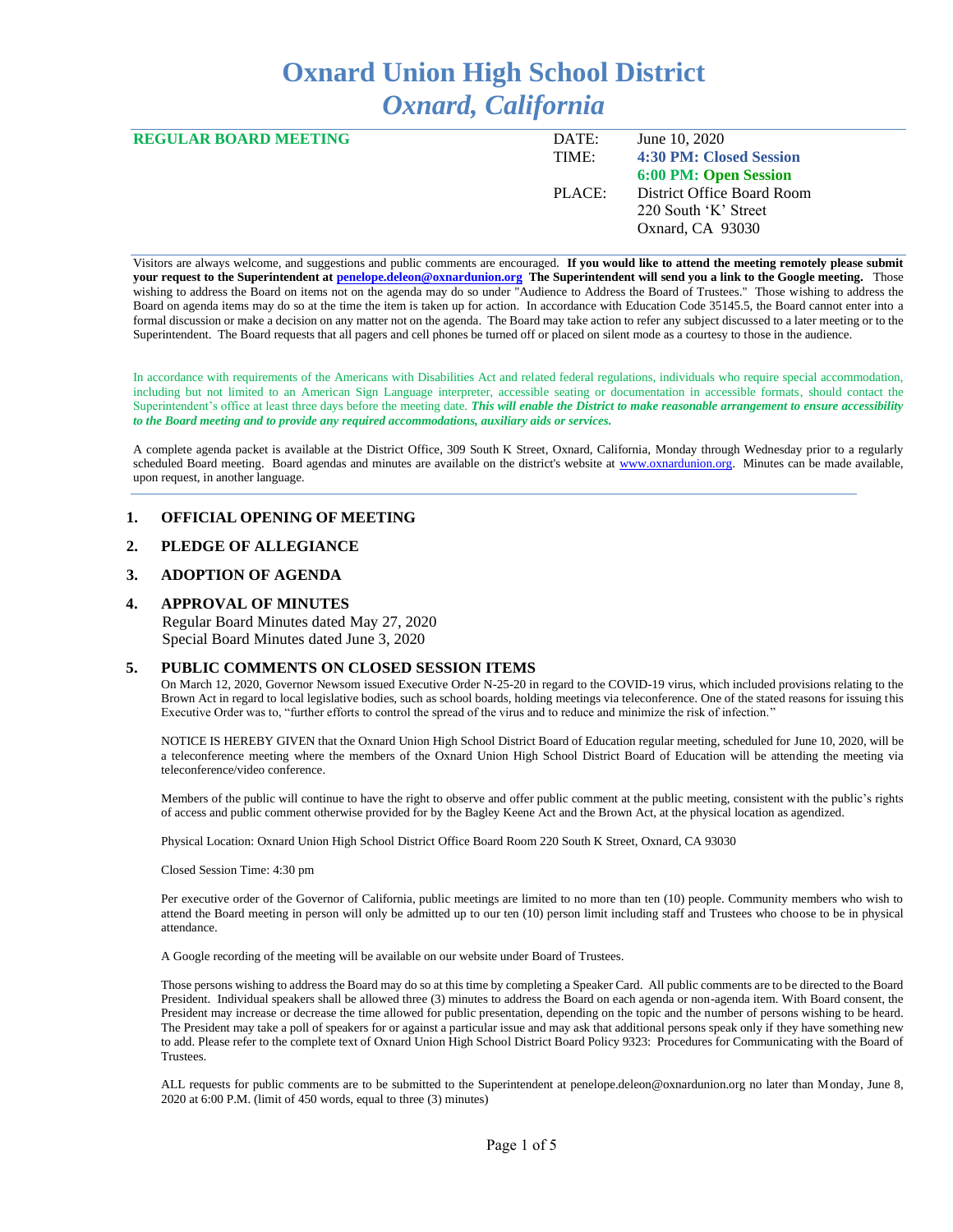#### **6. CLOSED SESSION**

During this time, the Board may adjourn to Closed Session to discuss confidential material relating to the following items.

- A. Public Employee: Discipline/Dismissal/Release/Resignation/Appointment/Reassignment/Employment Government Code Section 54957(b)(1)
- B. Conference with Labor Negotiator(s): Government Code Section 54957.6
	- ➢ Agency Negotiator: Assistant Superintendent-Human Resources
		- Employee Organization: Oxnard Federation of Teachers and School Employees (OFTSE) - Classified Bargaining Unit
		- Employee Organization: California School Employee Association (CSEA)
			- Campus Supervisor Bargaining Unit
- C. Student Personnel: [Education Code §35146, 48912, 48919]
- D. Consideration of Confidential Student Issues Other Than Expulsion and Suspension, Pursuant to Education Code §35146
- E. Conference with Legal Counsel Anticipated Litigation, Pursuant to Government Code § 54956.9 (d) a. Number of cases: Three
- F. Conference with Real Property Negotiator (Govt. Code § 54956.8) PROPERTY: Multiple District-owned parcels, including: (1) District Office Campus, 220, 309, and 315 South K Street, Oxnard, CA, APNs 202-0-010-630 & -740; (2) Hueneme Road Adult School, 527 W Hueneme Road, Oxnard, CA, APN 222-0-082-625; (3) 280 and 300 Skyway Drive, Camarillo, CA, APN 230-0-130-105; and (4) 15 Stearman Street, Camarillo, CA, APN 230-0-130-115 AGENCY NEGOTIATOR: Jeff Weinstein, Assistant Superintendent Business Services and Dr. Joel Kirschenstein, Consultant Sage Realty Group Inc. NEGOTIATING PARTIES: To be determined UNDER NEGOTIATION: Price and terms of payment

## **7. RECONVENE IN PUBLIC: REPORT ON CLOSED SESSION ACTION**

#### **8. ACTION ITEMS**

**A.** Consideration of Adoption of Resolution No. 20-28, Resolution in Support of the Black Lives Matter at School Movement

## **9. VIRTUAL RECOGNITION**

- **A.** 2020 Employee Recognition
- **B.** 2020 Valedictorian/Salutatorian/Top Scholar
- **C.** Outgoing Student Representative to the Board-Anthony Farfan
- **D.** Introduction of New Student Representative to the Board
- **E.** CSF Outstanding Seal-bearer
- **F.** VCMC Educator of the Year

#### **10. STAFF REPORTS**

**A.** Phase I Reopening of School

#### **11. PUBLIC COMMENTS TO ADDRESS THE BOARD OF TRUSTEES**

On March 12, 2020, Governor Newsom issued Executive Order N-25-20 in regard to the COVID-19 virus, which included provisions relating to the Brown Act in regard to local legislative bodies, such as school boards, holding meetings via teleconference. One of the stated reasons for issuing this Executive Order was to, "further efforts to control the spread of the virus and to reduce and minimize the risk of infection."

NOTICE IS HEREBY GIVEN that the Oxnard Union High School District Board of Education regular meeting, scheduled for June 10, 2020, will be a teleconference meeting where the members of the Oxnard Union High School District Board of Education will be attending the meeting via teleconference/video conference.

Members of the public will continue to have the right to observe and offer public comment at the public meeting, consistent with the public's rights of access and public comment otherwise provided for by the Bagley Keene Act and the Brown Act, at the physical location as agendized.

Physical Location: Oxnard Union High School District Office Board Room 220 South K Street, Oxnard, CA 93030

Open Session Time: 6:00 pm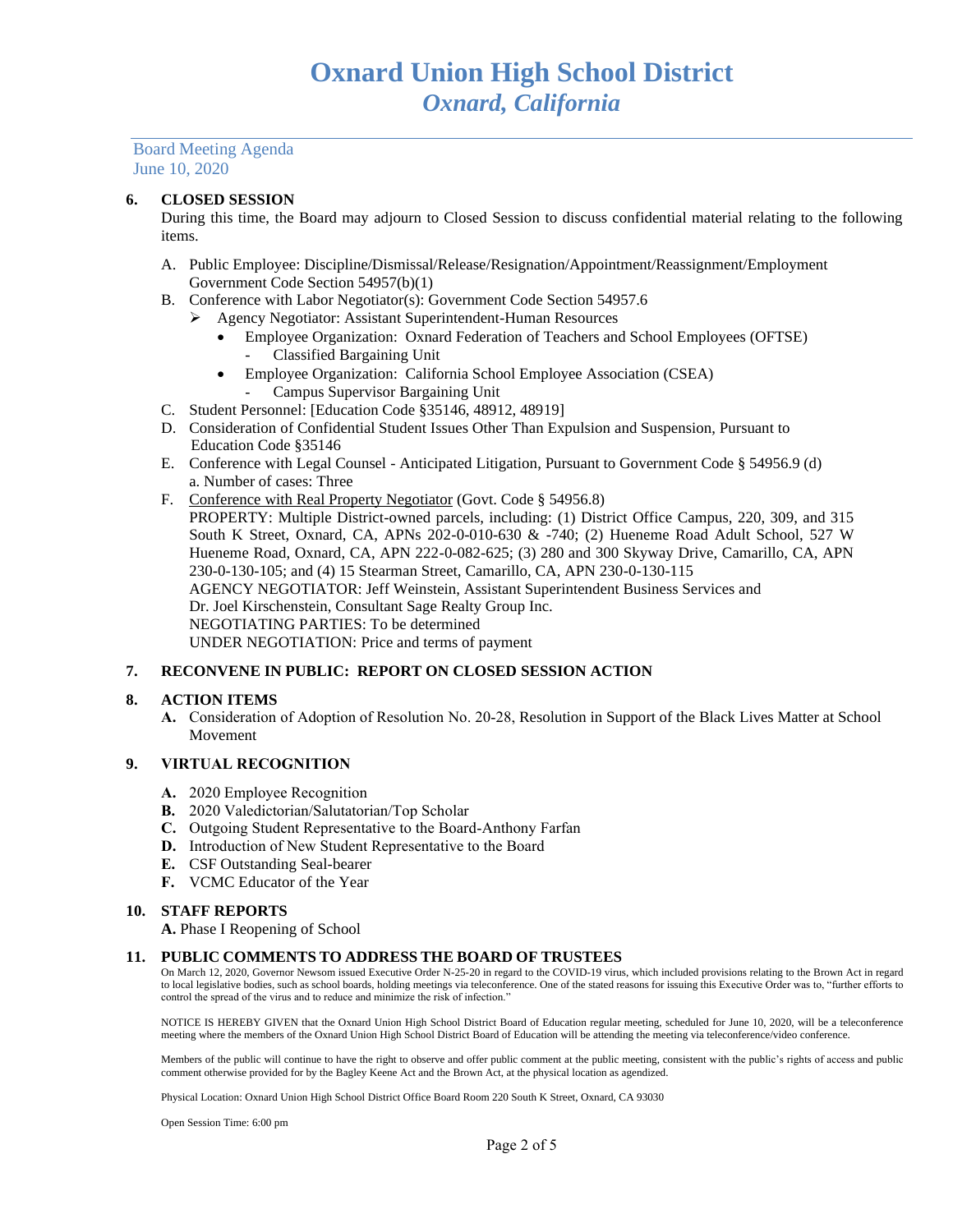> Per executive order of the Governor of California, public meetings are limited to no more than ten (10) people. Community members who wish to attend the Board meeting in person will only be admitted up to our ten (10) person limit including staff and Trustees who choose to be in physical attendance.

A Google recording of the meeting will be available on our website under Board of Trustees.

Those persons wishing to address the Board may do so at this time by completing a Speaker Card. All public comments are to be directed to the Board President. Individual speakers shall be allowed three (3) minutes to address the Board on each agenda or non-agenda item. With Board consent, the President may increase or decrease the time allowed for public presentation, depending on the topic and the number of persons wishing to be heard. The President may take a poll of speakers for or against a particular issue and may ask that additional persons speak only if they have something new to add. Please refer to the complete text of Oxnard Union High School District Board Policy 9323: Procedures for Communicating with the Board of Trustees.

ALL requests for public comments are to be submitted to the Superintendent at penelope.deleon@oxnardunion.org no later than Monday, June 8, 2020 at 6:00 P.M. (limit of 450 words, equal to three (3) minutes)

#### **12. SUPERINTENDENT'S REPORT**

## **13. STUDENT REPRESENTATIVE TO THE BOARD – ANTHONY FARFAN**

#### **14. CONSENT CALENDAR**

#### **Business Services**

- **A.** Consideration of Approval of Purchase Orders and Direct Pays, May 20 June 2, 2020
- **B.** Consideration of Approval of Contract Award to Mark Hawkins Inspection Services for DSA Project Inspector Services for the CIHS, OHS & RMHS Stadium Playfield Renovation Projects
- **C.** Consideration of Approval of Contract Award to Beynon Sports for Annual Stadium Running Track Maintenance for ACHS, CIHS, HHS, OHS, PHS & RMHS
- **D.** Consideration of Approval of Contract Award to All About Glass for Energy Efficient Replacement Windows for ACHS Field House Main Locker Room
- **E.** Consideration of Approval of Contract Award to PLAE Flooring to Replace the ACHS Weight Room Floor
- **F.** Consideration of Approval of Contract Award to Kiwitt's General Building Contractor Conduit Pathways to the Leased Relocatable Classrooms at OHS
- **G.** Consideration of Approval of Contract Award to California Electric Company for ACHS Fire Hydrant Extension to Classroom Building A
- **H.** Consideration of Approval of Contract Award to Sports Facilities Group for CIHS Marquee Replacement
- **I.** Consideration of Approval of Award ACHS Change Order #2 to Ohno Construction to Add Communications Conduits Under the New Stadium Playfield
- **J.** Consideration of Approval of Contract Award to Sports Facilities Group to Replace CIHS Freshman Football Locker-room Lockers
- **K.** Consideration of Approval of Contract Award to Fence Factory to Add Privacy Screening at HHS Swimming Pool and ACHS Weight-Lifting Area
- **L.** Consideration of Approval of Change Order #1 to American Modular Systems for Crane Loading to Install Seven Relocatable Classrooms at RCHS
- **M.** Consideration of Approval for Contractor Arcade Glass Company, Inc. to Provide Clear Acrylic Plexiglass Panels
- **N.** Consideration of Approval of Contract Award to Fedvel Construction for HHS Gym Wrestling Room and Activity Room Ceiling Replacements with Tectum Ceiling Panels
- **O.** Consideration of Approval of Contract Award to Smith Electric to Replace Four Additional Relocatable Building HVAC Units at ACHS
- **P.** Consideration of Approval of Award PHS Change Order #2 to Ohno Construction to Add Communications Conduits Under the New Stadium Playfield
- **Q.** Consideration of Approval of Contract Change Order #3 to Waisman Construction for Additional Electrical and Conduit for Four Additional Leased Relocatable
- **R.** Consideration of Approval of Contract Award to Allen Electric & Lighting to Replace Existing RMHS Weight Room Lighting with LED Lighting
- **S.** Consideration of Approval of Contract Award to DC Architects to Prepare Elevations and Bid Package for RMHS Exterior Painting
- **T.** Consideration of Approval of Contract Award to Green Globe HVAC to Replace Exterior Ductwork Portions at CIHS & HHS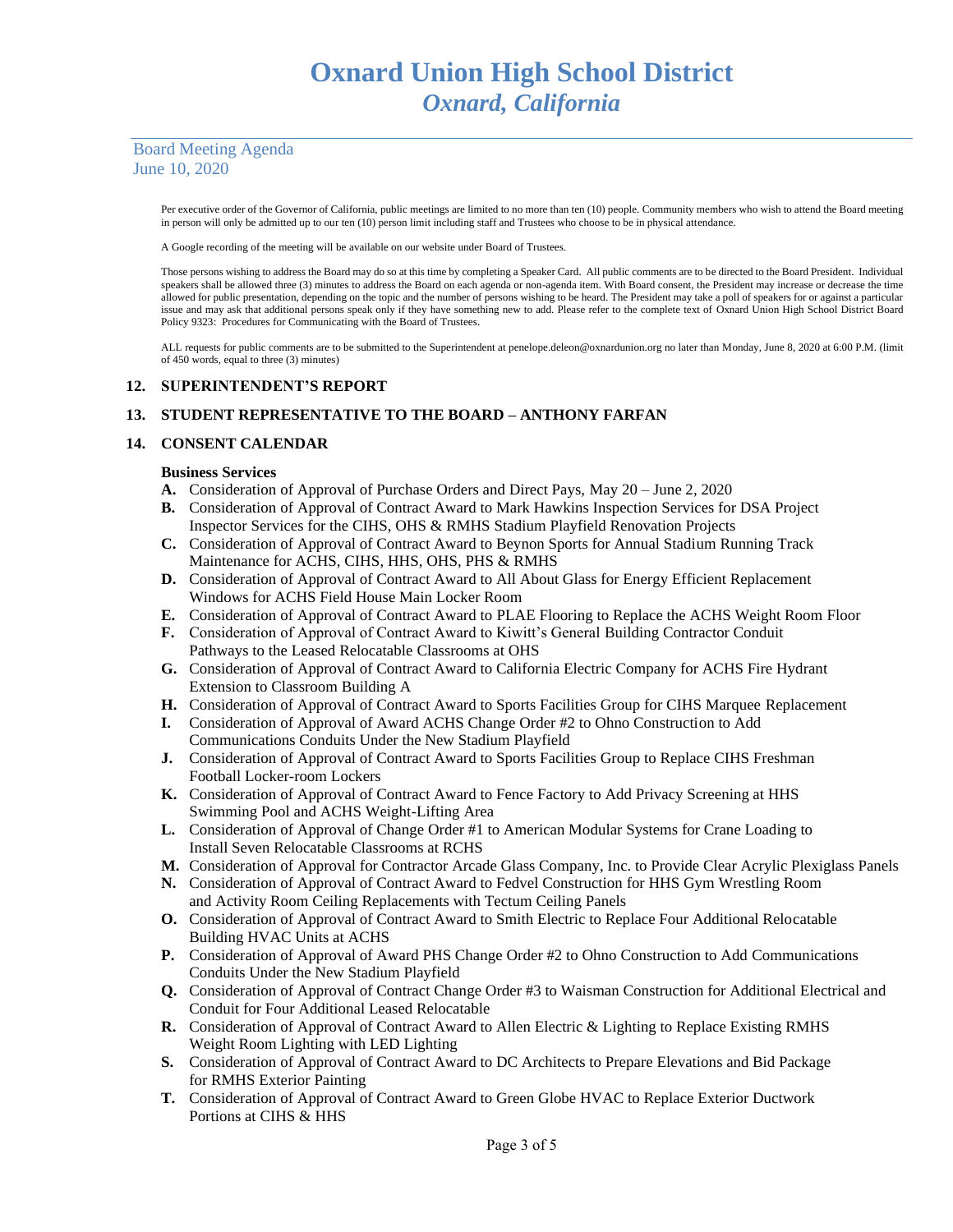- **U.** Consideration of Approval of Award for PHS Change Order #3 to Ohno Construction for Additional Directional Drilling and Retrofit
- **V.** Consideration of Approval of Contract Change Order #7 to G2K Construction for Additional Phase Two Lobby Security Improvements
- **W.** Consideration of Approval of Contract Change Order #8 to G2K Construction for Additional Phase One Lobby Security Improvements
- **X.** Consideration of Approval of Contract Award to Wahoo Tile Roof Cleaning for Addressing the Performing Arts Center Building at OHS

## **Educational Services**

- **Y.** Consideration of Approval of Non -Public Schools (NPS) Placements, According to the students' IEP Teams and the Director of Special Education
- **Z.** Consideration of Approval of Obsolete Textbooks to be Discarded
- **AA.** Consideration of Approval of New/Revised Course Proposals:

Spanish IB HL 2, Scorpion Renaissance (CP), Piano 2 (CP), Music Appreciation (CP), College & Career Readiness Math (CP), Introduction to Composition (CP), Digital Music Production CTE, Sound Engineering Digital Music CTE, Forensic Science Investigations CTE, Welding CTE, Welding 3 CTE, Transportation CTE, Transportation Technology 3 CTE, Transportation Technology 4 CTE, Mental Health CTE, Transportation Mentorship CTE, Engineering Mentorship CTE, Welding Mentorship CTE, Building & Construction Mentorship CTE, Product Innovation & Design Mentorship CTE, Medical Terminology CTE, CNC Manufacturing Robotics (CP), Honors CNC Manufacturing Robotics, Career Technical Education Work Experience (CTWEE), Agriculture 102, Career Technical Education Work Experience (CTWEE), AME 113, Career Technical Education Work Experience (CTWEE),Building & Construction 123, Career Technical Education Work Experience (CTWEE), Business & Finance 180, Career Technical Education Work Experience (CTWEE), ECDF 130, Career Technical Education Work Experience (CTWEE), Energy, Environment & Utilities 123, Career Technical Education Work Experience (CTWEE), Engineering & Architecture 153, Career Technical Education Work Experience (CTWEE), Mental Health 195, Career Technical Education Work Experience (CTWEE), Health Science 198, Career Technical Education Work Experience (CTWEE), Hospitality, Tourism & Recreation 102, Career Technical Education Work Experience (CTWEE), Information & Communication Technologies 174, Career Technical Education Work Experience (CTWEE), Manufacturing & Product Development 212, Career Technical Education Work Experience (CTWEE), Marketing, Sales & Service 241, Career Technical Education Work Experience (CTWEE), Public Services 232, Career Technical Education Work Experience (CTWEE), Transportation 221

**BB.** Consideration of Approval of BCLAD Program Partnership with California State University Channel Islands

## **Human Resources**

**CC.** Consideration of Approval of Personnel Items

## **Board Policies**

**DD.** Consideration of Adoption of New/Revised Board Policy/ Administrative Regulation 6172.1/6185: *Concurrent Enrollment in College Coursework* [First Reading]

## **15. ACTION ITEMS**

## **Business Services**

- **B.** Consideration of Approval of the Adopted Budget, Fiscal Year 2020-21
- **C.** Consideration of Approval of the 2020-21 Education Protection Account (EPA) Spending
- **D.** Consideration of Approval of Contract Change Order for Social Spice Media

## **Human Resources**

- **E.** Consideration of Approval of Declaration of Need for Fully Qualified Educators for the 2020-2021 School Year
- **F.** Consideration of Approval of Job Description Revision: *Attendance Specialist*, [First Reading]